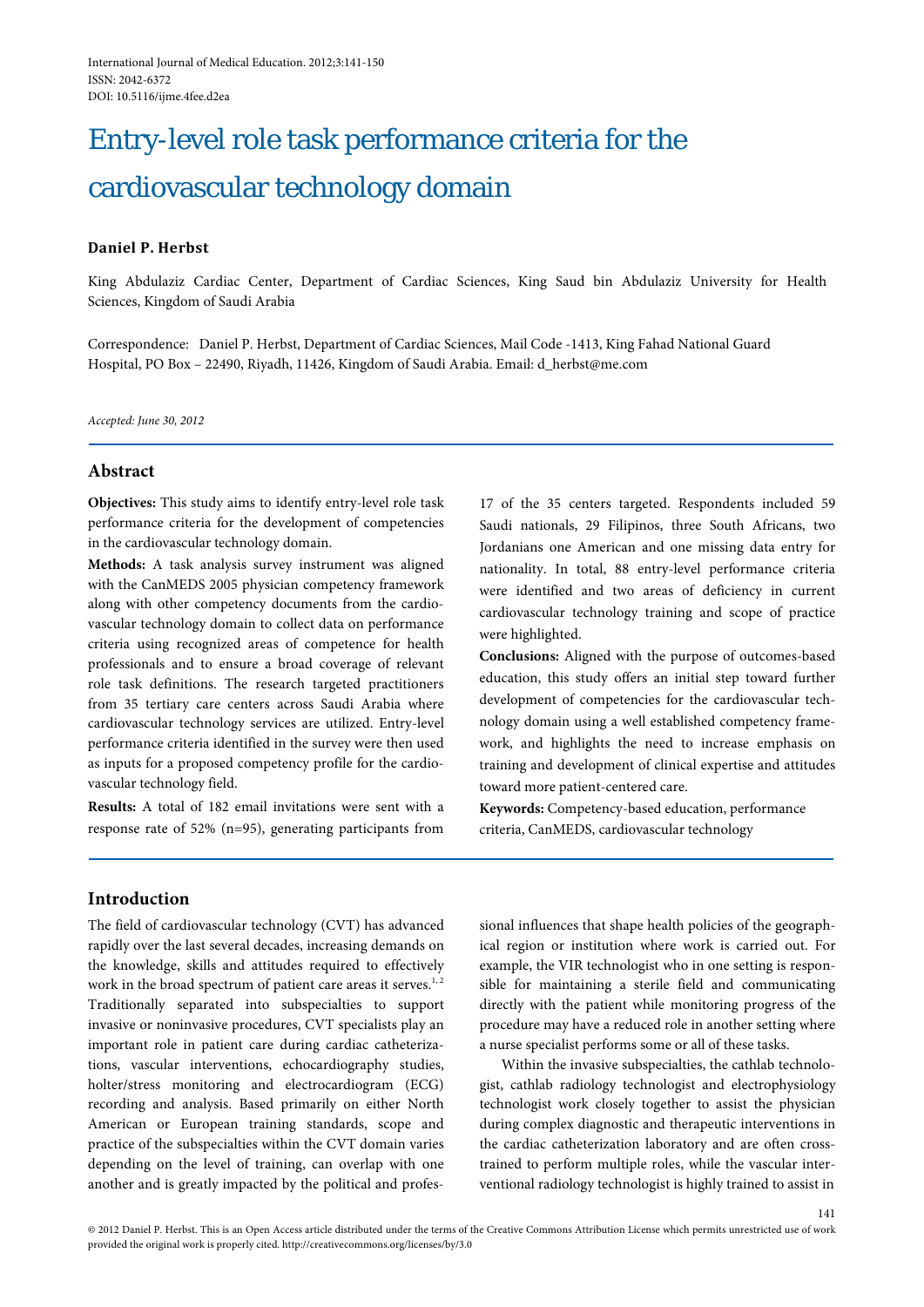a wide range of procedures dedicated to the treatment of vascular pathologies.

For the noninvasive subspecialties, the echocardiography technologist receives extensive training in hands-on bedside performance and interpretation of echocardiography studies as well as the identification of anatomical landmarks and features, while the holter/stress lab technologist and electrocardiogram technologist share a common background being highly skilled at interpreting ECG results and recognizing signs of physiological stress during electrocardiogram recording. This diverse and rapidly advancing workplace environment requires CVT practitioners to rely heavily on training experiences if they are to continue developing as self-directed learners capable of maintaining competence in the procedural skills necessary to handle increasingly complex diagnostic instruments and other specialized equipment, stay current with advances in technology and be able to apply theory in practice while fostering qualities of professional conduct and ethical behavior in patient care.

To help graduates of health professions better prepare for the real world challenges they will face, the Ministry of Higher Education (MOHE) in Saudi Arabia is currently aligning post-graduate medical education and other allied health disciplines with competency-based education.<sup>3</sup> In a drive to improve its educational structure, the MOHE has joined worldviews on innovations in curriculum reform that shift away from a central core of educational processes, emphasizing instead the evaluation of competencies and the importance of learning outcomes. Carraccio et al. define competency as a set of demonstrable behaviors derived from the learner's knowledge, skills and attitudes that portray the individual's personal ability in a given task.<sup>4</sup> Gonczi asserts that competency-based education improves the link between practice and theory, promotes knowledge application over knowledge acquisition, advances a more self-directed learning style, offers the potential to improve validity of vocational assessment methods and provides an integrated approach and sound basis for the educational reform needed to ensure accountability to public interests. 5 The use of a task analysis to identify components of performance criteria either through direct observation of experts in action, or by having skilled practitioners verbalize behaviors during role performance has been well documented.6-7 Once identified, performance criteria can then be used as a starting point for an outcomes-based curriculum and the required competencies targeted by the educational program.<sup>7</sup>

For the purpose of developing a competency-based education curricula, Carraccio et al. propose the following four steps as a guide: competency identification, determination of performance levels, competency assessment and validation of the education program.<sup>4</sup> In addressing the first step competency identification, a task analysis of the cardiovascular technology domain was undertaken to identify role

level competency requirements. As a framework for the development of outcomes-based education, CanMEDS<sup>8</sup> has reached widespread use as a standard for medical education in healthcare communities throughout the world. Derived from extensive research efforts directed by the Royal College of Physicians and Surgeons of Canada, the CanMEDS framework is now being successfully embedded within accreditation, evaluation, assessment and continuing professional development programs aimed at assisting educators, trainees, healthcare professionals, public officials and patients alike.<sup>8</sup> Focused on addressing what health professionals need to be able to do to practice effectively, CanMEDS describes essential abilities of a competent physician which it embodies in core competencies or roles that include a central role of Medical Expert with integrated overlapping roles of Communicator, Collaborator, Manager, Health Advocate, Scholar and Professional.<sup>8</sup> Although originally implemented to describe core areas of competence for physicians, roles defined in the CanMEDS are also well suited for other health professions<sup>9</sup> and can be used to help guide health professionals attain competence as experts in their field capable of managing resources and effectively communicating and collaborating with others while advocating the promotion of health, pursuing personal development through on going scholarly work and developing high standards of professional and ethical conduct.

performance criteria as inputs for the development of entry-

# **Methods**

# **Study design**

An on-line cross-sectional survey was used to provide quantitative descriptions of demographics and identify entry-level performance criteria for the CVT domain. The research targeted 35 tertiary healthcare centers within the Kingdom of Saudi Arabia (KSA) where cardiovascular technologists are employed. To aid identification of performance criteria within the CVT domain, the survey included a task analysis with questions corresponding to the CVT roles of cath lab (CL) technologist, cath lab radiology (CLR) technologist, electrophysiology (EP) technologist, interventional vascular radiology (VIR) technologist, echocardiography (ECHO) technologist, holter/stress (H/S) lab technologist and electrocardiogram (ECG) technologist.

### **Study population**

Permission was sought from the leadership of relevant departments to access contact lists of the targeted population and facilitates communication with prospective participants. Support from key members within the CVT field was also solicited to heighten awareness of the research and drive motivation to participate. Study subjects comprised all male and female participants currently residing in KSA as either CVT students, practicing technologists, supervisory staff and CVT department managers of both national and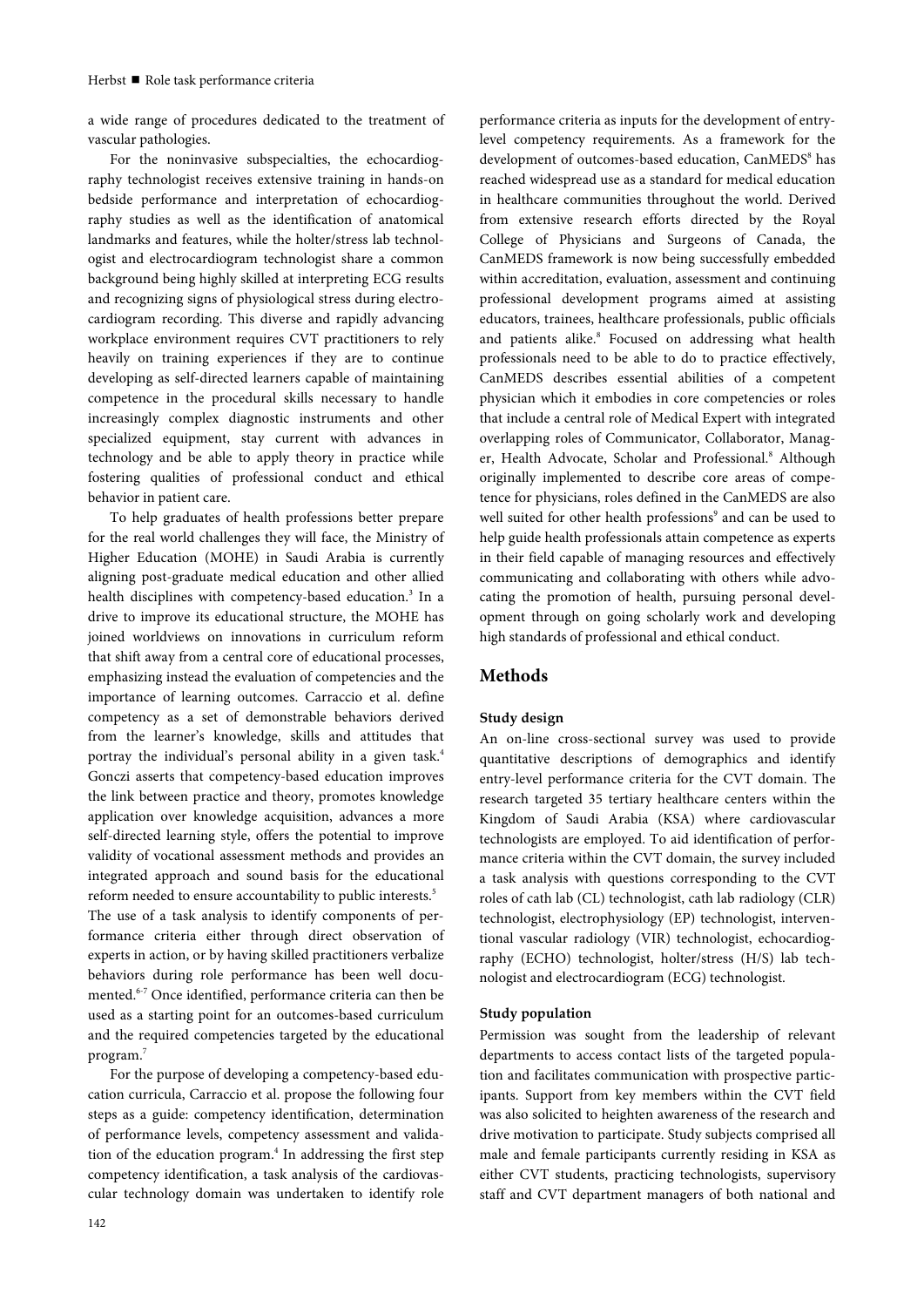international origin. Convenience sampling was used to maximize enrollment and ensure representation of all stakeholders. Enrollment in the study was voluntary and all candidates received via email an overview of the studies purpose with a link to the surveys through surveymonkey.com. All non-respondents received two reminders one week apart following the initial invitation to participate. No exclusion criteria were defined.

## **Survey instrument development**

A paper-based pilot survey instrument was first developed to explore domain demographics and entry-level performance criteria using several information sources. CVT job descriptions and task lists were taken from employer websites within KSA along with relevant information from well-established international professional CVT bodies to form the basis of a first draft document and initial discussion points. The draft document was further refined through interviews and focus group meetings with cardiology staff and CVT technicians from the King Abdulaziz Cardiac Center (KACC) in Riyadh. Finally, two cardiology physicians and two technologists from the KACC piloted the survey instrument for validation purposes prior to data collection.

To improve quality of the survey and minimize its length, question response sequences were customized using the skip-logic feature incorporated in the website www.Surveymonkey.com so that respondents from the various CVT subspecialties were required to answer only those questions relevant to their domain of practice. The minimum and maximum number of survey questions required for the task analysis ranged between 29 and 43.

# **Study procedures**

To identify entry-level role task performance criteria, participants were asked to review a list of job-related duties relevant to their area of expertise and indicate the frequency of performance as either 'Routinely' if the task is part of regular practice, 'Frequently' if it is not part of regular practice but done often, 'Rarely' if it is not part of regular practice but done occasionally, or 'Never' if it is not performed or non-applicable as an entry-level task. To determine a cutoff point, results were aggregated into two groups combining responses for 'Routinely/Frequently' and 'Rarely/Never'. Each task was considered relevant if the cumulative percent of responses for 'Routinely/Frequently' was greater than responses for 'Rarely/Never'. When responses were equal, a decision to retain the task was reached by consensus using the criteria "entry-level task". Survey outcomes were then analyzed and used to form a proposed list of entry-level role performance criteria for the CVT domain.

The CanMEDS Framework was utilized as a model template to align proposed CVT performance criteria with recognized areas of competence for health professionals.<sup>8</sup> As a starting point, general definitions relevant to the CVT field and scope of practice were first formed to identify with the seven CanMEDS roles; medical expert, communicator, collaborator, manager, scholar, health advocate and professional.<sup>8</sup> Following the creation of role definitions, tasks from the proposed list of performance criteria were then matched by consensus with a corresponding role to form either core competencies that could be used across the entire CVT domain, or key competencies relevant to one or more of its seven sub-specialties. The role-task groupings were then compared to well-established competency profiles from the Canadian Society for Cardiovascular Technology (CSCT) and the Canadian Association of Registered Diagnostic Ultrasound Professionals (CARDUP)<sup>10,11</sup> to assess the task analysis for completeness and ensure a broad coverage of applicable role task definitions.

#### **Data analysis**

Completed surveys were collected through surveymonkey.com and the generated quantitative data was entered into PASW Statistics v.18 to tabulate descriptive statistics of all research variables (SPSS Inc., 2009, Chicago, IL). Data is presented as frequencies and percentages where appropriate. No personal identification was requested and all information obtained in the study remained anonymous to ensure participant confidentiality.

#### **Ethical approval**

Grant approval for this research was obtained from the institutional review board (IRB) of the King Abdullah International Medical Research Center (KAIMRC).

# **Results**

#### **Study demographics**

A total of 182 email invitations were sent out with a response rate of 52% (n=95). Respondents from 17 tertiary care centers across Saudi Arabia participated in the survey, including nine respondents in supervisory roles, 17 cathlab technologists, five electrophysiology technologists, five cath lab radiology technologists, 11 vascular interventional radiology technologists, 17 echocardiography technologists, five holter/stress technologists, 11 electrocardiogram technologists, seven students enrolled in a post-bachelor diploma program in cardiovascular technology at the King Saud bin Abdulaziz University for Health Sciences and eight missing data entries for occupation. From the total number of respondents, 89% (n=85) completed the survey while 11% (n=10) were excluded due to insufficient data. From the completed surveys, 13% (n=11) contained some missing data. From the total number of valid responses, 47% (n=40) were female, 53% (n=45) were male, while Saudi nationals formed 60% (n=51) of this study population. Most have completed a bachelor's degree (59%, n=50) and have less than ten years of work experience (69%, n=59) (Table 1).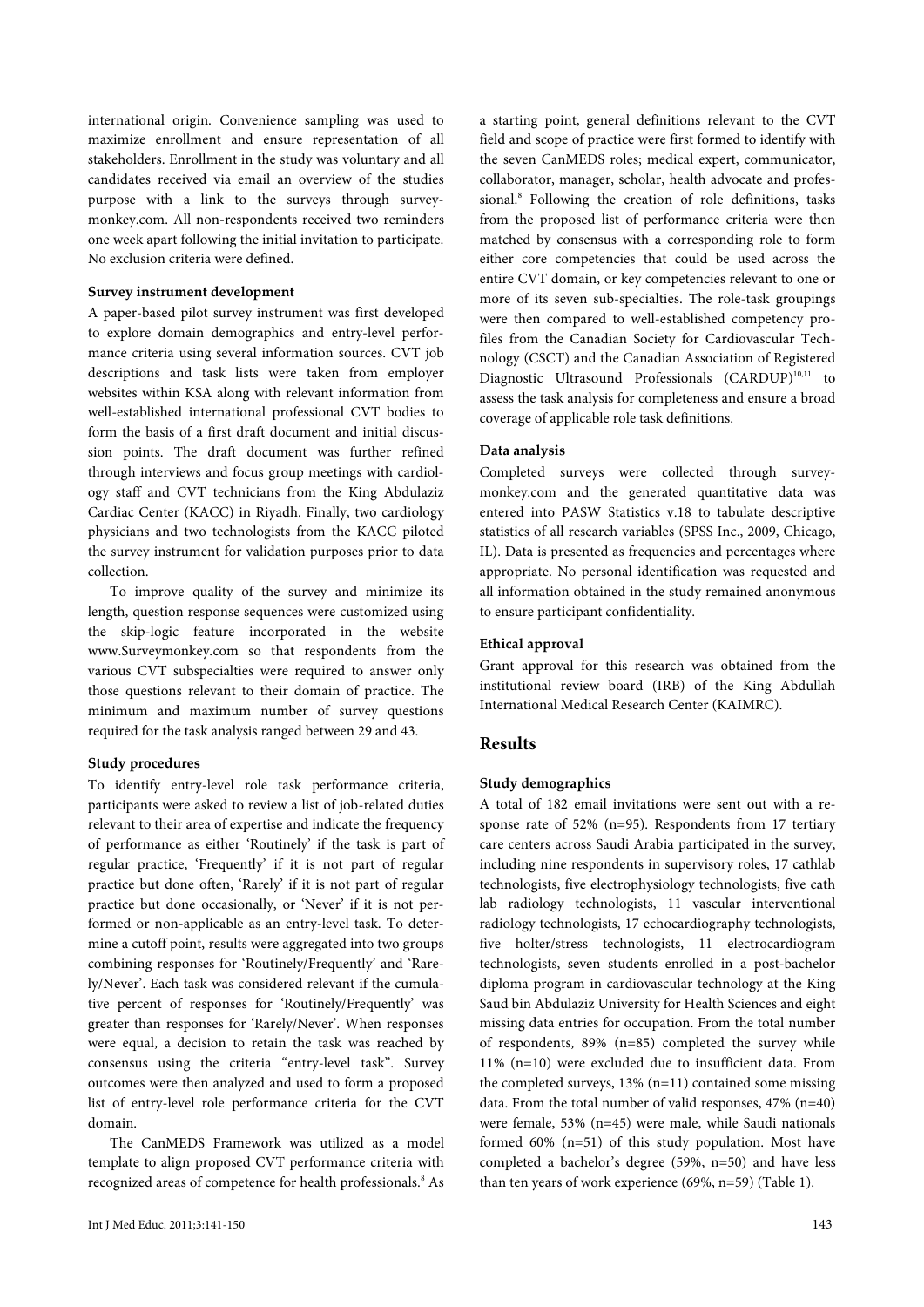| Table 1. Demographic data for CVT technologists (N=85) in |  |  |  |
|-----------------------------------------------------------|--|--|--|
| Saudi Arabia (2011)                                       |  |  |  |

| Variable                            |                | Saudi<br>$(n=51)$ |                          | Non-Saudi<br>$(n=34)$ |    | Total<br>$(n=85)$ |
|-------------------------------------|----------------|-------------------|--------------------------|-----------------------|----|-------------------|
|                                     | n              | (%)               | n                        | (% )                  | n  | $(\%)$            |
| Gender                              |                |                   |                          |                       |    |                   |
| Female                              | 15             | (29)              | 25                       | (74)                  | 40 | (47)              |
| Male                                | 36             | (71)              | 9                        | (27)                  | 45 | (53)              |
| Age                                 |                |                   |                          |                       |    |                   |
| $20-30$ years                       | 31             | (61)              | 6                        | (18)                  | 37 | (44)              |
| 31-40 years                         | 16             | (31)              | 16                       | (47)                  | 32 | (38)              |
| 41-50 years                         | 4              | (8)               | 7                        | (21)                  | 11 | (13)              |
| >50 years                           |                |                   | 5                        | (15)                  | 5  | (6)               |
| Highest level of education achieved |                |                   |                          |                       |    |                   |
| Diploma                             | 24             | (47)              | $\overline{2}$           | (6)                   | 26 | (31)              |
| Bachelor degree                     | 19             | (37)              | 31                       | (91)                  | 50 | (59)              |
| Master degree                       | $\overline{7}$ | (14)              | 1                        | (3)                   | 8  | (9)               |
| Missing                             | 1              | (2)               | $\overline{\phantom{0}}$ |                       | 1  | (1)               |
| Work experience                     |                |                   |                          |                       |    |                   |
| 0-5 years                           | 21             | (41)              | 10                       | (29)                  | 31 | (37)              |
| 6-10 years                          | 17             | (33)              | 11                       | (32)                  | 28 | (33)              |
| 11-15 years                         | 7              | (14)              | 5                        | (15)                  | 12 | (14)              |
| >15 years                           | 6              | (12)              | 8                        | (24)                  | 14 | (17)              |

#### **Task analysis outcome**

In total, 23 core and 65 key role performance criteria were identified (Appendix A). Three core performance criteria related to the communicator role required a consensus decision to retain due to equal response rates, 18 other performance criteria were rejected out-right and one additional criterion was identified as missing from the original task analysis through an ECHO group respondent's comments to the open-ended survey question "Please use the space provided to list additional tasks and their frequency".

Of the seven CVT subspecialties surveyed, participants from VIR were the only group to retain all core and key performance criteria without the need for a consensus decision. All groups except for VIR and CL scored low in the scholar role resulting in one of two performance criteria being rejected, while the CL, EP and CLR groups all scored low on health advocacy resulting in the same. The CLR group also rejected one-performance criteria from its core manager role, while the H/S group rejected one of its core communicator roles. All groups except for CL, EP and ECHO retained 100% of their key expert role performance criteria. The CL group rejected six of 11 (55%) key expert performance criteria, while the EP and ECHO groups rejected 10% (n=1), and 8% (n=1) respectively.

## **Discussion**

As its principal aim, this research utilized a task analysis aligned with the CanMEDS framework to explore roll task performance criteria of seven subspecialties within the CVT domain. Results from this study identified the roles of health advocate and scholar as not being well supported in current CVT training and scope of practice, and revealed

that participant self-awareness and attitude toward the role of health advocate may be related to the level of patient interaction during role performance.

Following information gathering and role alignment with established CVT competency profiles during survey instrument development, performance criteria for the health advocate role were missing while only one performance criterion related to participation in continuing education activities had been established for the scholar role, indicating a deficiency in current CVT training and scope of practice. The additional performance criteria for these roles had to first be adapted from the CanMEDS framework to be included in the survey. Compounding this finding is the fact that three out of seven groups (43%) rejected one of the adapted health advocate performance criteria while five out of seven (71%) rejected the added scholar role, suggesting that these performance criteria are not well recognized at entry-level. As part of the CanMEDS framework, these roles have been established as important entry-level areas of competence for health professions where advancing current knowledge, promoting best practice and developing more patient-centered care are concerns. These outcomes point to needed improvements in CVT educational curricula aimed at developing graduates from this domain into more reflective, lifelong learners capable of using methods of inquiry to advance practice while keeping the health needs and best interests of the communities they serve as a central focus.

Another aspect revealed in this research is the unexpected, but possible relationship between attitudes toward health advocacy and level of patient interaction during role performance. While differentiating the CVT domain into groups according to similarities in practice, it can be appreciated that the CL, CLR, EP and VIR groups assist during invasive procedures in surgical suits or sterile environments, while the ECHO, H/S and ECG groups perform the actual noninvasive studies themselves at the patient bedside in unsterile surroundings. For the CL, CLR, EP and VIR groups roll task performance is centered on assisting with implantation and monitoring of delicate instruments placed in the patient's heart or intravascular space. For the ECHO, H/S and ECG groups roll task performance is defined by the application and use of sophisticated external probes and recording devices needed to perform the desired study. Practitioners from the CL, CLR, EP and VIR groups act as team members within a larger group structure, while CVT specialists from the ECHO, H/S and ECG groups usually perform their role tasks one-on-one with the patient and with more autonomy.

While other similarities exist between these groups of like practice, a relationship that connects the groups in a different way was also revealed. With the exception of VIR, the CL, CLR and EP invasive subspecialties in this survey defined roles that are more technically oriented and performed at arms length from the patient bedside. In contrast,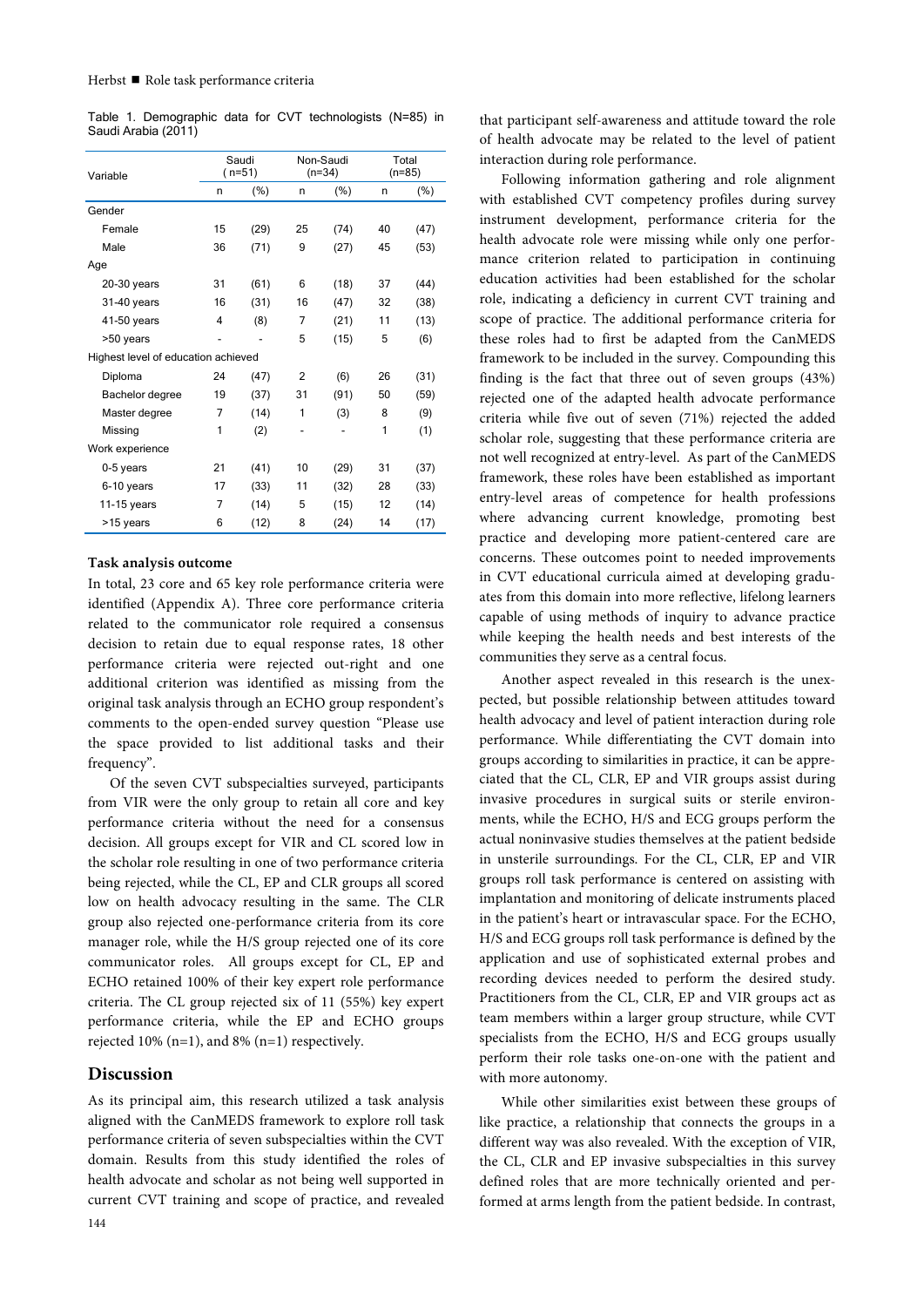the VIR group described more patient centered roles, being in direct contact and having frequent communication with the client during role performance. This information was obtained earlier in the interviews and focus group meetings during survey development, but can also be further appreciated in survey outcomes as the CL and EP groups both rejected performance criteria related to maintaining a sterile field while the CL group rejected all key performance criteria related to assisting at the patient bedside. The CLR group had no comparable performance criteria assigned to it during survey development. These findings differentiate roll performance between the invasive subspecialties in a way that links aspects of VIR group practice to similarities in the non-invasive subspecialty areas.

The salient feature of most interest here is the relationship between the level of patient interaction during role performance and how the different groups scored the roll of health advocate and other aspects of patient interaction. While the VIR, ECHO, H/S and ECG groups scored high in the health advocate role retaining both performance criteria, they also scored high in core communicator roles related to introducing self, explaining procedure to patient and responding to patient concerns. In contrast, the CL, CLR and EP groups all scored low in the health advocate roll rejecting one of two performance criteria. Moreover, these groups also scored lower in the patient oriented communicator rolls with the CLR group requiring a consensus decision to retain the performance criteria related to self-introduction and procedural explanation. The CVT subspecialties from this research that identified with a high level of patient interaction during role performance scored higher in health advocacy and roles requiring communications with patients then those who identified with a lower level of patient interaction during role performance. Does the level of patient interaction during role performance influence individual self-awareness and attitude toward the role of health advocate? While it may be argued that health advocacy is or should be an important characteristic of all health professionals, this research proposes an interesting insight into elements that may help shape this facet of behavior in healthcare delivery. More research is needed to further explore the importance of these relationships and to what degree if any they may help the development and participation in health advocacy roles for better patient care. While efforts to define competency standards for this broad domain of practice will no doubt continue to progress, this study attempts to advance CVT curriculum reform initiatives by aligning such standards with the evidence-based  $CanMEDS$  framework $6$  and offers an example of how it might be used to define competencies for other allied health specialties. No published literature was found utilizing the CanMEDS framework for competency development in this domain, increasing the practical value of this study as it contributes to the development and reform of CVT

educational curricula aimed at improving learning outcomes using recognized standards of competence.

#### **Study limitations**

In addition to the small number of respondents and the limitations this imposes on interpreting results, another weakness may be the lack of an international consensus on competency development for this domain, which impacts generalizability of the research findings. One method to overcome this could include use of the Delphi technique within an international forum to help incorporate a broader view. This study does however include an international presence in its target population as well as material taken from international professional bodies that may help balance the effect of this weakness. Another shortcoming related to study design is the scope of work the research attempted to undertake. This overambitious work could have more easily been completed if it were carried out as two separate projects for the invasive and noninvasive subspecialties alone if not one dedicated for each of the seven CVT technologies. The huge area of focus made it difficult to manage time and give fair treatment to all seven groups. As a result, this oversight in study design allowed whole areas of the task analysis for the ECHO and ECG subspecialties to be missed. In a rush to meet research deadlines, it was realized too late that important role performance criteria related to the identification of various anatomical features using ultrasound and the electrocardiographic detection of specific cardiac arrhythmias were conspicuously missing.

# **Acknowledgement**

I would like to thank Mr. Mohammed Aljuwayyan and Mr. Akram Alajmi for their help and support without which this research would not have been possible, and to all those who supported this project in numerous ways or participated in the survey to help make it a success. I would also like to thank the institutional review board of the King Abdullah International Medical Research Center for their encouragement and financial support of this project. Finally, I would like to thank the MHPE faculty of Maastricht University for their labors and support with special thanks to Professor Van der Vleuten.

# **Conflict of Interest**

The author declares that he has no conflict of interest.

#### **References**

1. Bureau of Labor Statistics, U.S. Department of Labor, Occupational Outlook Handbook, 2012-13 Edition. Cardiovascular technologists and technicians and vascular technologists. 2012 [cited 2012 March 10]; Available from: http://www.bls.gov/ooh/healthcare/cardiovascular-techno logists-and-technicians.htm.

2. Fye, W. B. Cardiology workforce: a shortage, not a surplus. Health Affairs, W4, 64-66. 2004 [cited 2012 March 10]; Available from: http://co ntent.healthaffairs.org/content/early/2004/02/04/hlthaff.w4.64.

3. Kingdom of Saudi Arabia Ministry of Higher Education, Office of the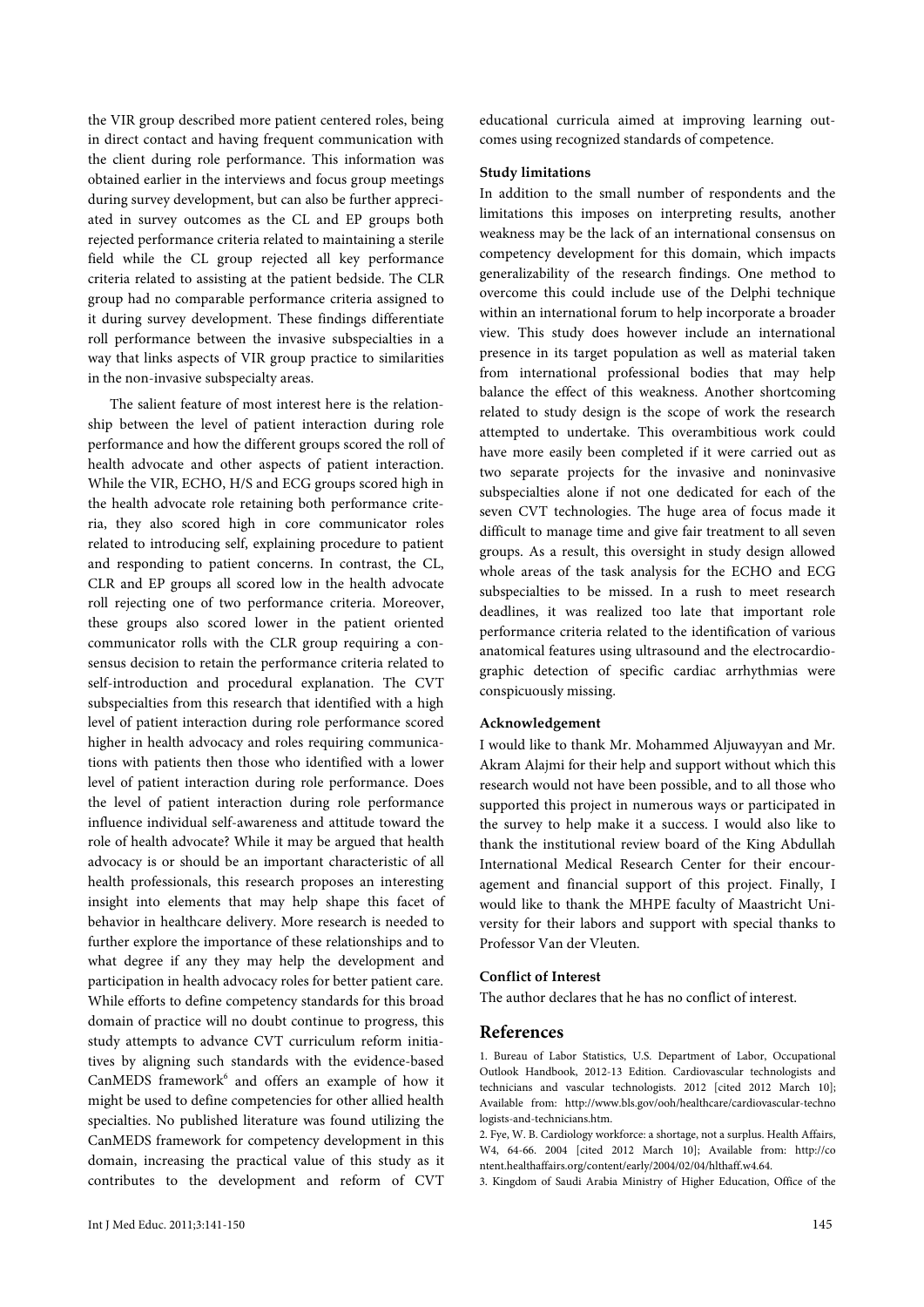## Herbst Role task performance criteria

Deputy Minister for Educational Affairs, The national report. 2009 [cited 2012 March 10]; Available from: http://www.ond.vlaanderen.be/ho gerondewijs/bologna/forum2010/documents/SAUDI\_ARABIA\_National\_R eport.pdf.

4. Caraccio C, Wolfsthal SD, Englander R, Ferentz K, Martin C. Shifting paradigms: from Flexner to competencies. Academic Medicine. 2002;77(5):361-367.

5. Gonczi, A. Reconceptualizing competency-based education and training: with particular reference to education for occupations in Australia (dissertation). Sydney: University of Technology;1997.

6. Frank JR, Snell LS, Ten Cate O, Holmboe ES, Carraccio C, Swing SR, et al. Competency-based medical education: theory to practice. Medical Teacher. 2010;32:638-645.

7. Swing SR. Perspectives on competency-based medical education from the

Appendix

Proposed competency profile for the Cardiovascular Technology field (2011)

learning sciences. Medical Teacher. 2010;32:663–668.

8. Frank, JR. The CanMEDS 2005 physician competency framework: Better standards. Better physicians. Better care. Ottawa: the Royal College of Physicians and Surgeons of Canada; 2005.

9. Verma S, Broers T, Paterson M, Schroder C, Medves J, Morrison C. Core competencies: the next generation comparison of a common framework for multiple professions. Journal of Allied Health. 2009;38:47-53.

10. Canadian Association of Registered Diagnostic Ultrasound Professionals. National competency profiles: generalist sonographer, cardiac sonographer, vascular sonographer (version 4.2). 2009 [cited 2012 March 10]; Available from: http://www.csdms.com/docs/ncp2.pdf.

11. Canadian Society of Cardiology Technologists. Cardiology technology national occupational competency profile. 2005 [cited 2012 March 10]; Available from: http://www.osct.ca/files/OccupationalProfile.pdf.

|                |                                                                                                            |                        | Response rate |          |  |
|----------------|------------------------------------------------------------------------------------------------------------|------------------------|---------------|----------|--|
| No             | CL Competency Profile - Roll performance criteria                                                          | Role                   | routinely/    | rarely/  |  |
|                |                                                                                                            | retain/reject          | frequently    | never    |  |
| $\mathbf{1}$   | Set up sterile trays in preparation for procedures                                                         | reject                 | 7(6/1)        | 13(8/5)  |  |
| $\overline{c}$ | Select appropriate equipment for procedure (e.g. catheter, Stent, Balloon ect)                             | expert (Key)           | 13(9/4)       | 7(5/2)   |  |
| 3              | Perform or coordinate equipment calibration and troubleshooting.                                           | manager (Core)         | 18(12/6)      | 2(1/1)   |  |
| $\overline{4}$ | Verify equipment safety checks                                                                             | manager (Core)         | 18(14/4)      | 2(1/1)   |  |
| 5              | Introduce self & explain procedure to patient                                                              | communicator (Core)    | 11(4/7)       | 9(5/4)   |  |
| 6              | Appropriately respond to patient's questions or concerns                                                   | communicator (Core)    | 11(4/7)       | 9(5/4)   |  |
| 7              | Assist physician at table during angioplasty                                                               | reject                 | 7(5/2)        | 13(3/10) |  |
| 8              | Assist physician at table during valvuloplasty                                                             | reject                 | 7(5/2)        | 13(3/10) |  |
| 9              | Assist physician at table during coronary angiogram                                                        | reject                 | 7(5/2)        | 13(3/10) |  |
| 10             | Assist physician at table during pediatric device placement                                                | reject                 | 5(4/1)        | 15(4/11) |  |
| 11             | Assist physician at table during pacemaker/AICD insertion                                                  | reject                 | 7(6/1)        | 13(4/9)  |  |
| 12             | Assist with intravascular ultrasound (IVUS) procedure                                                      | expert (Key)           | 15(11/4)      | 5(4/1)   |  |
| 13             | Assist with pressure wire measurement (flow fraction rate)                                                 | expert (Key)           | 16(12/4)      | 4(4/0)   |  |
| 14             | Perform quantitative coronary analysis (QCA) to determine vessel length, caliber and lesion area           | expert (Key)           | 13(7/6)       | 7(6/1)   |  |
| 15             | Measure valve area using hemodynamic studies                                                               | expert (Key)           | 16(11/5)      | 4(2/2)   |  |
| 16             | Monitor and record patient physiological parameters during procedures                                      | communicator (Core)    | 19(19/0)      | 1(1/0)   |  |
| 17             | Communicate patient parameters and abnormal events to appropriate staff                                    | communicator (Core)    | 19(19/0)      | 1(1/0)   |  |
| 18             | Communicate within your department to relay important information                                          | collaborator (Core)    | 19(16/3)      | 1(0/1)   |  |
| 19             | Communicate with other Departments to relay important information                                          | collaborator (Core)    | 15(7/8)       | 5(4/1)   |  |
| 20             | Document and archive relevant patient information                                                          | communicator (Core)    | 20(19/1)      | 0(0/0)   |  |
| 21             | Use appropriate medical terminology in written and verbal communication                                    | communicator (Core)    | 20(19/1)      | 0(0/0)   |  |
| 22             | Provide information willingly to educate and promote the patient's health and well-being                   | health advocate (Core) | 11(2/9)       | 9(7/2)   |  |
| 23             | Take affirmative action to promote health needs that are in the patient's best interest                    | reject                 | 7(1/6)        | 13(11/2) |  |
| 24             | Review Department policies & procedures                                                                    | professional (Core)    | 18(10/8)      | 2(2/0)   |  |
| 25             | Use professional judgment to identify contraindications to procedure and take appropriate action           | professional (Core)    | 15(14/1)      | 5(5/0)   |  |
| 26             | Demonstrate professional conduct in appearance, communication and action                                   | professional (Core)    | 20(19/1)      | 0(0/0)   |  |
| 27             | Demonstrate reliability, flexibility and adaptability in clinical practice                                 | professional (Core)    | 20(19/1)      | 0(0/0)   |  |
| 28             | Maintain patient privacy and confidentiality                                                               | professional (Core)    | 20(19/1)      | 0(0/0)   |  |
| 29             | Demonstrate awareness and sensitivity to patient's cultural and gender-specific needs                      | professional (Core)    | 20(19/1)      | 0(0/0)   |  |
| 30             | Apply aseptic technique and infection control policy and procedures                                        | expert (Core)          | 16(8/8)       | 4(4/0)   |  |
| 31             | Participate in continuing education activities to maintain clinical knowledge, skills and attitudes appro- | scholar (Core)         | 13(3/10)      | 7(6/1)   |  |
|                | priate for practice                                                                                        |                        |               |          |  |
| 32             | Understand research methodology and how to apply it                                                        | scholar (Core)         | 11(3/8)       | 9(8/1)   |  |
| 33             | Order consumable supplies and use resources efficiently to promote optimal department function             | manager (Core)         | 19(13/6)      | 1(1/0)   |  |
| 34             | Maintain certification in Basic Life Support (BLS)                                                         | expert (Core)          | 20(20/0)      | 0(0/0)   |  |
|                |                                                                                                            |                        | Response rate |          |  |
|                | No EP Competency Profile - Roll performance criteria                                                       | Role                   | routinely/    | rarely/  |  |
|                |                                                                                                            | retain/reject          | frequently    | never    |  |
| $\mathbf{1}$   | Set up sterile trays in preparation for procedures                                                         | reject                 | 1(0/1)        | 4(1/3)   |  |
| $\overline{c}$ | Select appropriate equipment for procedure (e.g. ablation catheter, mapping catheter)                      | expert (Key)           | 5(3/2)        | 0(0/0)   |  |
| 3              | Perform or coordinate equipment calibration and troubleshooting                                            | manager (Core)         | 5(3/2)        | 0(0/0)   |  |
| $\overline{4}$ | Verify equipment safety checks                                                                             | manager (Core)         | 5(3/2)        | 0(0/0)   |  |
| 5              | Introduce self & explain procedure to patient                                                              | communicator (Core)    | 3(2/1)        | 2(2/0)   |  |
| 6              | Appropriately respond to patient's questions or concerns                                                   | communicator (Core)    | 3(2/1)        | 2(2/0)   |  |
| 7              | Assist physician during EP mapping                                                                         | expert (Key)           | 5(4/1)        | 0(0/0)   |  |
| 8              | Assist physician during catheter ablation                                                                  | expert (Key)           | 5(4/1)        | 0(0/0)   |  |
| 9              | Assist physician during tilt table test                                                                    | expert (Key)           | 5(4/1)        | 0(0/0)   |  |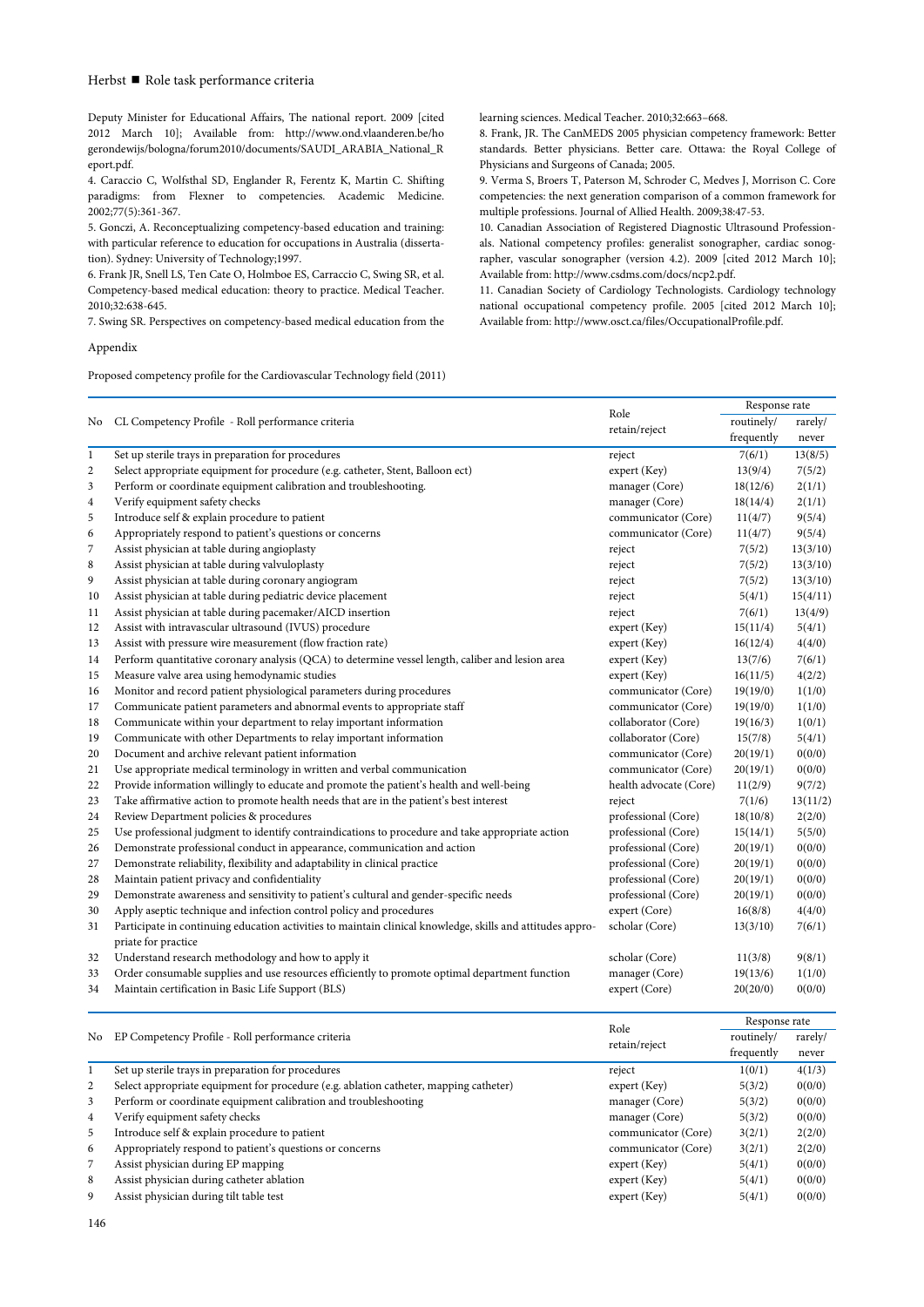| 10 | Assist physician during pacemaker insertion                                                                | expert (Key)           | 5(3/2) | 0(0/0) |
|----|------------------------------------------------------------------------------------------------------------|------------------------|--------|--------|
| 11 | Assist physician during Automated Implantable Cardiac Defibrillator (AICD/ ICD) insertion                  | expert (Key)           | 5(3/2) | 0(0/0) |
| 12 | Assist Physician during pacemaker clinic                                                                   | expert (Key)           | 5(4/1) | 0(0/0) |
| 13 | Perform non-contact 3D EP mapping (endocardial solution)                                                   | expert (Key)           | 4(3/1) | 1(0/1) |
| 14 | Perform electro-anatomical mapping                                                                         | expert (Key)           | 4(3/1) | 1(0/1) |
| 15 | Monitor and record patient physiological parameters during procedures                                      | communicator (Core)    | 5(4/1) | 0(0/0) |
| 16 | Communicate patient parameters and abnormal events to appropriate staff                                    | communicator (Core)    | 5(5/0) | 0(0/0) |
| 17 | Communicate within your department to relay important information                                          | collaborator (Core)    | 5(5/0) | 0(0/0) |
| 18 | Communicate with other Departments to relay important information                                          | collaborator (Core)    | 2(2/0) | 2(2/0) |
| 19 | Document and archive relevant patient information                                                          | communicator (Core)    | 5(5/0) | 0(0/0) |
| 20 | Use appropriate medical terminology in written and verbal communication                                    | communicator (Core)    | 5(5/0) | 0(0/0) |
| 21 | Provide information willingly to educate and promote the patient's health and well-being                   | health advocate (Core) | 3(3/0) | 2(2/0) |
| 22 | Take affirmative action to promote health needs that are in the patient's best interest                    | reject                 | 1(0/1) | 4(4/0) |
| 23 | Review Department policies & procedures                                                                    | professional (Core)    | 5(3/2) | 0(0/0) |
| 24 | Use professional judgment to identify contraindications to procedure and take appropriate action           | professional (Core)    | 4(3/1) | 1(1/0) |
| 25 | Demonstrate professional conduct in appearance, communication and action                                   | professional (Core)    | 5(5/0) | 0(0/0) |
| 26 | Demonstrate reliability, flexibility and adaptability in clinical practice                                 | professional (Core)    | 5(5/0) | 0(0/0) |
| 27 | Maintain patient privacy and confidentiality                                                               | professional (Core)    | 5(5/0) | 0(0/0) |
| 28 | Demonstrate awareness and sensitivity to patient's cultural and gender-specific needs                      | professional (Core)    | 5(5/0) | 0(0/0) |
| 29 | Apply aseptic technique and infection control policy and procedures                                        | expert (Core)          | 5(3/2) | 0(0/0) |
| 30 | Participate in continuing education activities to maintain clinical knowledge, skills and attitudes appro- | scholar (Core)         | 4(1/3) | 1(0/1) |
|    | priate for practice                                                                                        |                        |        |        |
| 31 | Understand research methodology and how to apply it                                                        | reject                 | 1(0/1) | 4(2/2) |
| 32 | Order consumable supplies and use resources efficiently to promote optimal department function             | manager (Core)         | 4(3/1) | 1(1/0) |
| 33 | Maintain certification in Basic Life Support (BLS)                                                         | expert (Core)          | 5(5/0) | 0(0/0) |

|                | No CLR Competency Profile - Roll performance criteria                                                      | Role                   | Response rate                                  |         |  |
|----------------|------------------------------------------------------------------------------------------------------------|------------------------|------------------------------------------------|---------|--|
|                |                                                                                                            | retain/reject          | routinely/                                     | rarely/ |  |
|                |                                                                                                            |                        | frequently                                     | never   |  |
| $\mathbf{1}$   | Verify equipment safety checks                                                                             | manager (Core)         | 5(5/0)                                         | 0(0/0)  |  |
| $\overline{c}$ | Perform or coordinate equipment calibration and troubleshooting                                            | manager (Core)         | 5(3/2)                                         | 0(0/0)  |  |
| 3              | Coordinate periodical x-ray emissions calibration                                                          | manager (Key)          | 5(3/2)                                         | 0(0/0)  |  |
| 4              | Use and maintain x-ray safety equipment (thyroid shield & lead apron) during procedures                    | manager (Key)          | 5(5/0)                                         | 0(0/0)  |  |
| 5              | Monitor & record radiation exposure and ensure proper use of radiation badges                              | manager (Key)          | 5(5/0)                                         | 0(0/0)  |  |
| 6              | Set up injector and load contrast prior to procedure                                                       | expert (Key)           | 5(2/3)                                         | 0(0/0)  |  |
| 7              | Introduce self & explain procedure to patient                                                              | communicator (Core)    | 2(1/1)                                         | 2(2/0)  |  |
| 8              | Appropriately respond to patient's questions or concerns                                                   | communicator (Core)    | 3(1/2)                                         | 2(2/0)  |  |
| 9              | Operate Bi-Plane or Single-Plane X-ray equipment                                                           | expert (Key)           | 4(3/1)                                         | 1(1/0)  |  |
| 10             | Adjust X-ray table during contrast injection                                                               | expert (Key)           | 4(3/1)                                         | 1(0/1)  |  |
| 11             | Communicate within your department to relay important information                                          | collaborator (Core)    | 5(3/2)                                         | 0(0/0)  |  |
| 12             | Communicate with other Departments to relay important information                                          | collaborator (Core)    | 2(1/1)                                         | 2(2/0)  |  |
| 13             | Document and archive relevant patient information                                                          | communicator (Core)    | 5(4/1)                                         | 0(0/0)  |  |
| 14             | Use appropriate medical terminology in written and verbal communication                                    | communicator (Core)    | 5(5/0)                                         | 0(0/0)  |  |
| 15             | Provide information willingly to educate and promote the patient's health and well-being                   | health advocate (Core) | 3(2/1)                                         | 2(2/0)  |  |
| 16             | Take affirmative action to promote health needs that are in the patient's best interest                    | reject                 | 1(0/1)                                         | 4(3/1)  |  |
| 17             | Review Department policies & procedures                                                                    | professional (Core)    | 5(3/2)                                         | 0(0/0)  |  |
| 18             | Use professional judgment to identify contraindications to procedure and take appropriate action           | professional (Core)    | 5(4/1)                                         | 0(0/0)  |  |
| 19             | Demonstrate professional conduct in appearance, communication and action                                   | professional (Core)    | 5(5/0)                                         | 0(0/0)  |  |
| 20             | Demonstrate reliability, flexibility and adaptability in clinical practice                                 | professional (Core)    | 5(4/1)                                         | 0(0/0)  |  |
| 21             | Maintain patient privacy and confidentiality                                                               | professional (Core)    | 5(5/0)                                         | 0(0/0)  |  |
| 22             | Demonstrate awareness and sensitivity to patient's cultural and gender-specific needs                      | professional (Core)    | 5(5/0)                                         | 0(0/0)  |  |
| 23             | Apply aseptic technique and infection control policy and procedures                                        | expert (Core)          | 4(3/1)                                         | 1(1/0)  |  |
| 24             | Participate in continuing education activities to maintain clinical knowledge, skills and attitudes appro- | scholar (Core)         | 4(3/1)                                         | 1(1/0)  |  |
|                | priate for practice                                                                                        |                        |                                                |         |  |
| 25             | Understand research methodology and how to apply it                                                        | reject                 | 1(1/0)                                         | 4(2/2)  |  |
| 26             | Order consumable supplies and use resources efficiently to promote optimal department function             | reject                 | 1(1/0)                                         | 4(3/1)  |  |
| 27             | Maintain certification in Basic Life Support (BLS)                                                         | expert (Core)          | 5(5/0)                                         | 0(0/0)  |  |
|                |                                                                                                            |                        | $\mathbf{D}$ and $\mathbf{D}$ and $\mathbf{D}$ |         |  |

|   |                                                                                         | Role                | Response rate |         |
|---|-----------------------------------------------------------------------------------------|---------------------|---------------|---------|
|   | No VIR Competency Profile - Roll performance criteria                                   | retain/reject       | routinely/    | rarely/ |
|   |                                                                                         |                     | frequently    | never   |
|   | Set up sterile trays in preparation for procedures                                      | expert (Key)        | 12(6/6)       | 1(1/0)  |
| 2 | Set up embolization material                                                            | expert (Key)        | 12(5/7)       | 1(0/1)  |
| 3 | Select and prepare appropriate equipment for procedure (e.g. catheter, balloon, sheath) | expert (Key)        | 11(5/6)       | 2(2/0)  |
| 4 | Perform or coordinate equipment calibration and troubleshooting                         | manager (Core)      | 13(10/3)      | 0(0/0)  |
| 5 | Verify equipment safety checks                                                          | manager (Core)      | 13(9/4)       | 0(0/0)  |
| 6 | Inform Biomedical Engineering of any equipment failures                                 | manager (Key)       | 13(11/2)      | 0(0/0)  |
|   | Coordinate periodical x-ray emissions calibration                                       | manager (Key)       | 12(8/4)       | 1(0/1)  |
| 8 | Introduce self & explain procedure to patient                                           | communicator (Core) | 13(12/1)      | 0(0/0)  |

Int J Med Educ. 2011;3:141-150 147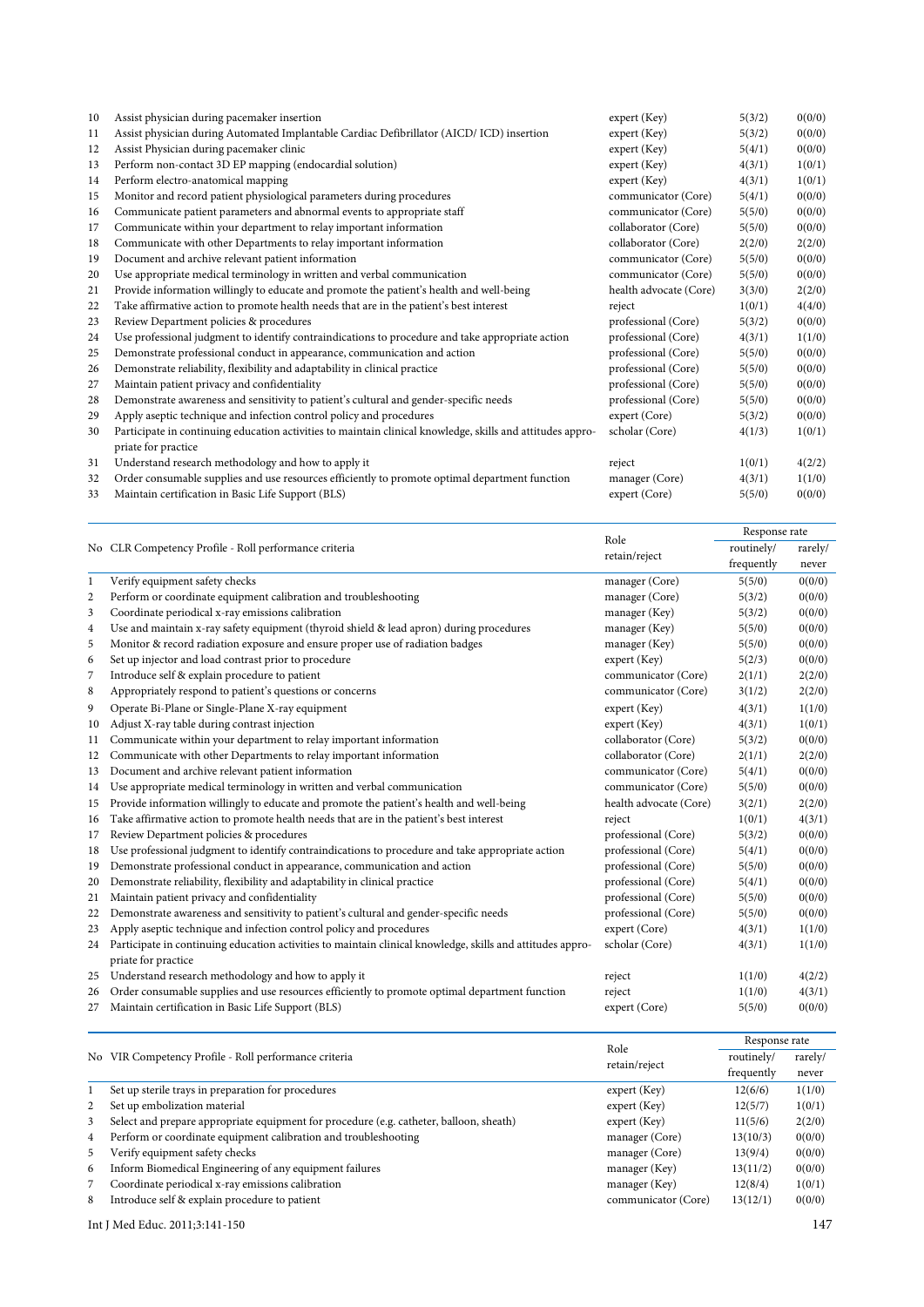# Herbst ■ Role task performance criteria

| 9  | Appropriately respond to patient's questions or concerns                                                                                        | communicator (Core)    | 13(12/1) | 0(0/0) |
|----|-------------------------------------------------------------------------------------------------------------------------------------------------|------------------------|----------|--------|
| 10 | Prepare patient for procedure                                                                                                                   | expert (Key)           | 13(11/2) | 0(0/0) |
| 11 | Use and maintain x-ray safety equipment (thyroid shield & lead apron) during procedures                                                         | manager (Key)          | 13(13/0) | 0(0/0) |
| 12 | Monitor & record radiation exposure and ensure proper use of radiation badges                                                                   | manager (Key)          | 13(13/0) | 0(0/0) |
| 13 | Operate Bi-Plane or Single-Plane X-ray equipment                                                                                                | expert (Key)           | 13(7/6)  | 0(0/0) |
| 14 | Operate digital subtraction angiography equipment                                                                                               | expert (Key)           | 13(12/1) | 0(0/0) |
| 15 | Operate contrast power injectors                                                                                                                | expert (Key)           | 13(13/0) | 0(0/0) |
| 16 | Operate vessel measurement equipment                                                                                                            | expert (Key)           | 13(12/1) | 0(0/0) |
| 17 | Assist physician at table during angiography/angioplasty                                                                                        | expert (Key)           | 13(12/1) | 0(0/0) |
| 18 | Assist physician at table during Embolization                                                                                                   | expert (Key)           | 13(12/1) | 0(0/0) |
| 19 | Assist physician at table during Radio-frequency Ablation (RFA)                                                                                 | expert (Key)           | 12(12/0) | 1(1/0) |
| 20 | Assist physician at table during tissue biopsy                                                                                                  | expert (Key)           | 12(12/0) | 1(1/0) |
| 21 | Assist physician at table during sclerotherapy                                                                                                  | expert (Key)           | 12(12/0) | 1(1/0) |
| 22 | Assist physician at table with fluid drainage procedures (abscess, pleural effusion)                                                            | expert (Key)           | 12(12/0) | 1(1/0) |
| 23 | Monitor and record patient physiological parameters during procedures                                                                           | communicator (Core)    | 10(10/0) | 3(3/0) |
| 24 | Communicate patient parameters and abnormal events to appropriate staff                                                                         | communicator (Core)    | 10(8/2)  | 3(3/0) |
| 25 | Communicate within your department to relay important information                                                                               | collaborator (Core)    | 11(11/0) | 2(2/0) |
| 26 | Communicate with other Departments to relay important information                                                                               | collaborator (Core)    | 11(5/6)  | 2(2/0) |
| 27 | Document and archive relevant patient information                                                                                               | communicator (Core)    | 12(11/1) | 1(1/0) |
| 28 | Use appropriate medical terminology in written and verbal communication                                                                         | communicator (Core)    | 13(12/1) | 0(0/0) |
| 29 | Provide information willingly to educate and promote the patient's health and well-being                                                        | health advocate (Core) | 11(10/1) | 2(2/0) |
| 30 | Take affirmative action to promote health needs that are in the patient's best interest                                                         | health advocate (Core) | 10(7/3)  | 3(2/1) |
| 31 | Review Department policies & procedures                                                                                                         | professional (Core)    | 12(10/2) | 1(1/0) |
| 32 | Use professional judgment to identify contraindications to procedure and take appropriate action                                                | professional (Core)    | 13(12/1) | 0(0/0) |
| 33 | Demonstrate professional conduct in appearance, communication and action                                                                        | professional (Core)    | 13(13/0) | 0(0/0) |
| 34 | Demonstrate reliability, flexibility and adaptability in clinical practice                                                                      | professional (Core)    | 13(13/0) | 0(0/0) |
| 35 | Maintain patient privacy and confidentiality                                                                                                    | professional (Core)    | 13(13/0) | 0(0/0) |
| 36 | Demonstrate awareness and sensitivity to patient's cultural and gender-specific needs                                                           | professional (Core)    | 13(12/1) | 0(0/0) |
| 37 | Apply aseptic technique and infection control policy and procedures                                                                             | expert (Core)          | 13(13/0) | 0(0/0) |
| 38 | Participate in continuing education activities to maintain clinical knowledge, skills and attitudes appropri-scholar (Core)<br>ate for practice |                        | 13(10/3) | 0(0/0) |
| 39 | Understand research methodology and how to apply it                                                                                             | scholar (Core)         | 10(2/8)  | 3(3/0) |
| 40 | Order consumable supplies and use resources efficiently to promote optimal department function                                                  | manager (Core)         | 13(8/5)  | 0(0/0) |
| 41 | Maintain certification in Basic Life Support (BLS)                                                                                              | expert (Core)          | 13(13/0) | 0(0/0) |
|    |                                                                                                                                                 |                        |          |        |

|                |                                                                                                  | Role                   | Response rate |               |  |
|----------------|--------------------------------------------------------------------------------------------------|------------------------|---------------|---------------|--|
| No             | ECHO Competency Profile - Roll performance criteria                                              | retain/reject          | routinely/    | rarely/       |  |
|                |                                                                                                  |                        | frequently    | never         |  |
| $\mathbf{1}$   | Review patient chart and confirm physician orders                                                | collaborator (Key)     | 19(17/2)      | 6(0/6)        |  |
| $\overline{2}$ | Set up ECHO equipment and select appropriate probes                                              | expert (Key)           | 24(22/2)      | 1(1/0)        |  |
| 3              | Perform or coordinate equipment calibration and troubleshooting                                  | manager (Core)         | 17(13/4)      | 8(3/5)        |  |
| 4              | Verify equipment safety checks                                                                   | manager (Core)         | 20(15/5)      | 5(2/3)        |  |
| 5              | Introduce self & explain procedure to patient                                                    | communicator (Core)    | 21(17/4)      | 4(3/1)        |  |
| 6              | Appropriately respond to patient's questions or concerns                                         | communicator (Core)    | 21(17/4)      | 4(3/1)        |  |
| 7              | Prepare patient for procedure                                                                    | expert (Key)           | 23(22/1)      | 2(1/1)        |  |
| 8              | Use correct orientation of transducer                                                            | expert (Key)           | 25(24/1)      | 0(0/0)        |  |
| 9              | Perform ECHO procedure using M-Mode                                                              | expert (Key)           | 25(24/1)      | 0(0/0)        |  |
| 10             | Perform ECHO procedure using 2D ECHO                                                             | expert (Key)           | 25(25/0)      | 0(0/0)        |  |
| 11             | Perform ECHO procedure using 3D ECHO                                                             | reject                 | 8(4/4)        | 17(11/6)      |  |
| 12             | Perform ECHO procedure using pulse and continuous wave doppler                                   | expert (Key)           | 25(24/1)      | 0(0/0)        |  |
| 13             | Perform ECHO using tissue doppler                                                                | expert (Key)           | 24(22/2)      | 1(1/0)        |  |
| 14             | Assist physician with Trans-Esophageal ECHO (TEE)                                                | expert (Key)           | 18(14/4)      | 7(1/6)        |  |
| 15             | Assist physician during exercise stress ECHO (treadmill)                                         | expert (Key)           | 14(12/2)      | 11(2/9)       |  |
| 16             | Assist physician during pharmacological stress ECHO (thallium & dobutamine)                      | expert (Key)           | 17(13/4)      | 8(2/6)        |  |
| 17             | Perform TEE probe disinfection and cleaning. Identified as missing from task analysis            | manager (Key)          | -----         | $\frac{1}{2}$ |  |
| 18             | Perform calculations manually and while using software packages                                  | expert (Key)           | 20(15/5)      | 5(2/3)        |  |
| 19             | Correlate results with findings from other medical investigations                                | expert (Key)           | 17(13/4)      | 8(3/5)        |  |
| 20             | Perform interpretation of ECHO findings                                                          | communicator (Key)     | 16(10/6)      | 9(4/5)        |  |
| 21             | Communicate patient parameters and abnormal events to appropriate staff                          | communicator (Core)    | 25(24/1)      | 0(0/0)        |  |
| 22             | Communicate within your department to relay important information                                | collaborator (Core)    | 18(13/5)      | 7(1/6)        |  |
| 23             | Communicate with other Departments to relay important information                                | collaborator (Core)    | 16(6/10)      | 9(3/6)        |  |
| 24             | Document and archive relevant patient information                                                | communicator (Core)    | 20(18/2)      | 5(1/4)        |  |
| 25             | Use appropriate medical terminology in written and verbal communication                          | communicator (Core)    | 25(25/0)      | 0(0/0)        |  |
| 26             | Provide information willingly to educate and promote the patient's health and well-being         | health advocate (Core) | 14(12/2)      | 11(2/9)       |  |
| 27             | Take affirmative action to promote health needs that are in the patient's best interest          | health advocate (Core) | 13(11/2)      | 12(3/9)       |  |
| 28             | Review Department policies & procedures                                                          | professional (Core)    | 16(8/8)       | 9(6/3)        |  |
| 29             | Use professional judgment to identify contraindications to procedure and take appropriate action | professional (Core)    | 20(18/2)      | 5(1/4)        |  |
| 30             | Demonstrate professional conduct in appearance, communication and action                         | professional (Core)    | 25(25/0)      | 0(0/0)        |  |
| 31             | Demonstrate reliability, flexibility and adaptability in clinical practice                       | professional (Core)    | 25(24/1)      | 0(0/0)        |  |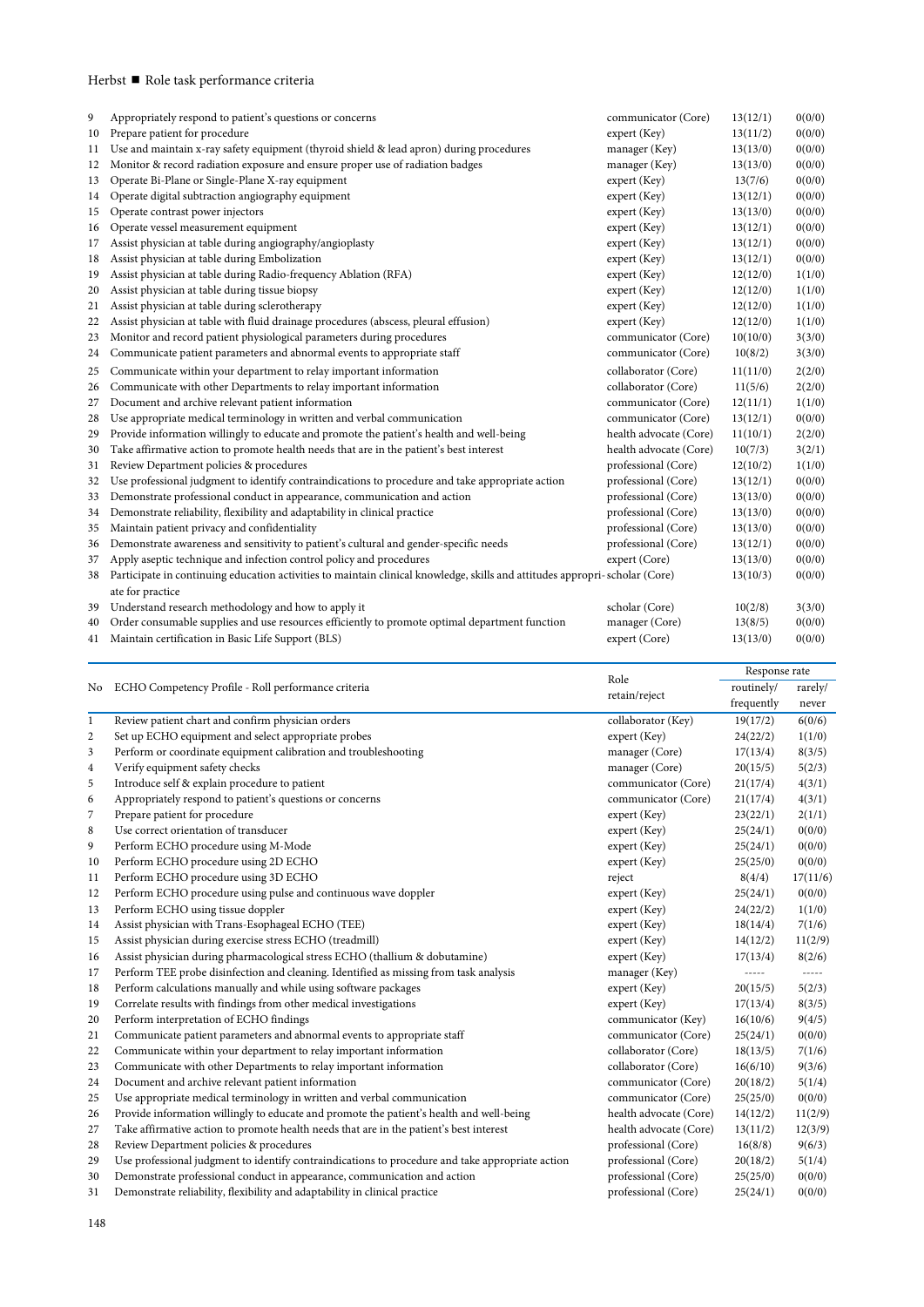| 32<br>33 | Maintain patient privacy and confidentiality<br>Demonstrate awareness and sensitivity to patient's cultural and gender-specific needs                | Core (professional)<br>professional (Core) | 25(25/0)<br>25(25/0) | 0(0/0)<br>0(0/0)  |
|----------|------------------------------------------------------------------------------------------------------------------------------------------------------|--------------------------------------------|----------------------|-------------------|
| 34       | Apply aseptic technique and infection control policy and procedures                                                                                  | expert (Core)                              | 25(24/1)             | 0(0/0)            |
| 35       | Participate in continuing education activities to maintain clinical knowledge, skills and attitudes<br>appropriate for practice                      | scholar (Core)                             | 16(6/10)             | 9(5/4)            |
| 36       | Understand research methodology and how to apply it                                                                                                  | reject                                     | 8(1/7)               | 17(10/7)          |
| 37<br>38 | Order consumable supplies and use resources efficiently to promote optimal department function<br>Maintain certification in Basic Life Support (BLS) | manager (Core)<br>expert (Core)            | 13(5/8)<br>25(24/1)  | 12(4/8)<br>0(0/0) |

|              | No H/S Competency Profile - Roll performance criteria                                                                             | Role                   | Response rate |         |  |
|--------------|-----------------------------------------------------------------------------------------------------------------------------------|------------------------|---------------|---------|--|
|              |                                                                                                                                   | retain/reject          | routinely/    | rarely/ |  |
|              |                                                                                                                                   |                        | frequently    | never   |  |
| $\mathbf{1}$ | Review patient chart and confirm physician orders                                                                                 | collaborator (Key)     | 5(5/0)        | 0(0/0)  |  |
| $\sqrt{2}$   | Set up and program Holter / Stress equipment                                                                                      | expert (Key)           | 5(3/2)        | 0(0/0)  |  |
| 3            | Perform or coordinate equipment calibration and troubleshooting                                                                   | manager (Core)         | 5(0/5)        | 0(0/0)  |  |
| 4            | Verify equipment safety checks                                                                                                    | manager (Core)         | 5(2/3)        | 0(0/0)  |  |
| 5            | Introduce self & explain procedure to patient                                                                                     | communicator (Core)    | 5(4/1)        | 0(0/0)  |  |
| 6            | Appropriately respond to patient's questions or concerns                                                                          | communicator (Core)    | 5(4/1)        | 0(0/0)  |  |
| 7            | Provide patient with Holter device training                                                                                       | communicator (Key)     | 5(4/1)        | 0(0/0)  |  |
| 8            | Retrieve and download Holter study data                                                                                           | communicator (Key)     | 5(5/0)        | 0(0/0)  |  |
| 9            | Perform basic Interpretation of Holter study (arrhythmia type & duration)                                                         | expert (Key)           | 5(4/1)        | 0(0/0)  |  |
| 10           | Recognize recording errors /artifacts                                                                                             | expert (Key)           | 5(4/1)        | 0(0/0)  |  |
| 11           | Prepare patient for stress test                                                                                                   | expert (Key)           | 5(5/0)        | 0(0/0)  |  |
| 12           | Monitor and record patient physiological parameters during procedures                                                             | communicator (Core)    | 5(5/0)        | 0(0/0)  |  |
| 13           | Communicate patient parameters and abnormal events to appropriate staff                                                           | communicator (Core)    | 5(5/0)        | 0(0/0)  |  |
| 14           | Communicate within your department to relay important information                                                                 | collaborator (Core)    | 5(4/1)        | 0(0/0)  |  |
| 15           | Communicate with other Departments to relay important information                                                                 | reject                 | 2(1/1)        | 3(3/0)  |  |
| 16           | Document and archive relevant patient information                                                                                 | communicator (Core)    | 5(4/1)        | 0(0/0)  |  |
| 17           | Use appropriate medical terminology in written and verbal communication                                                           | communicator (Core)    | 5(5/0)        | 0(0/0)  |  |
| 18           | Provide information willingly to educate and promote the patient's health and well-being                                          | health advocate (Core) | 5(4/1)        | 0(0/0)  |  |
| 19           | Take affirmative action to promote health needs that are in the patient's best interest                                           | health advocate (Core) | 3(1/2)        | 2(2/0)  |  |
| 20           | Review Department policies & procedures                                                                                           | professional (Core)    | 5(3/2)        | 0(0/0)  |  |
| 21           | Use professional judgment to identify contraindications to procedure and take appropriate action                                  | professional (Core)    | 5(4/1)        | 0(0/0)  |  |
| 22           | Demonstrate professional conduct in appearance, communication and action                                                          | professional (Core)    | 5(5/0)        | 0(0/0)  |  |
| 23           | Demonstrate reliability, flexibility and adaptability in clinical practice                                                        | professional (Core)    | 5(5/0)        | 0(0/0)  |  |
| 24           | Maintain patient privacy and confidentiality                                                                                      | professional (Core)    | 5(5/0)        | 0(0/0)  |  |
| 25           | Demonstrate awareness and sensitivity to patient's cultural and gender-specific needs                                             | professional (Core)    | 5(5/0)        | 0(0/0)  |  |
| 26           | Apply aseptic technique and infection control policy and procedures                                                               | Expert (Core)          | 5(5/0)        | 0(0/0)  |  |
| 27           | Participate in continuing education activities to maintain clinical knowledge, skills and attitudes appro-<br>priate for practice | scholar (Core)         | 5(4/1)        | 0(0/0)  |  |
| 28           | Understand research methodology and how to apply it                                                                               | reject                 | 0(0/0)        | 5(5/0)  |  |
| 29           | Order consumable supplies and use resources efficiently to promote optimal department function                                    | manager (Core)         | 4(4/0)        | 1(0/1)  |  |
| 30           | Maintain certification in Basic Life Support (BLS)                                                                                | expert (Core)          | 5(5/0)        | 0(0/0)  |  |
|              |                                                                                                                                   | $\mathbf{r}$ 1         | Response rate |         |  |

|    | No ECG Competency Profile - Roll performance criteria                                            | Role                   |            |         |
|----|--------------------------------------------------------------------------------------------------|------------------------|------------|---------|
|    |                                                                                                  |                        | routinely/ | rarely/ |
|    |                                                                                                  | retain/reject          | frequently | never   |
|    | Review patient chart and confirm physician orders                                                | collaborator (Key)     | 7(3/4)     | 5(4/1)  |
| 2  | Set up ECG equipment and select appropriate leads                                                | expert (Key)           | 12(12/0)   | 0(0/0)  |
| 3  | Perform or coordinate equipment calibration and troubleshooting                                  | manager (Core)         | 8(3/5)     | 4(4/0)  |
| 4  | Verify equipment safety checks                                                                   | manager (Core)         | 8(4/4)     | 4(4/0)  |
| 5  | Introduce self & explain procedure to patient                                                    | communicator (Core)    | 11(10/1)   | 1(1/0)  |
| 6  | Appropriately respond to patient's questions or concerns                                         | communicator (Core)    | 12(10/2)   | 0(0/0)  |
| 7  | Prepare patient for procedure                                                                    | expert (Key)           | 12(12/0)   | 0(0/0)  |
| 8  | Perform standard 12-Lead ECG                                                                     | expert (Key)           | 12(11/1)   | 0(0/0)  |
| 9  | Perform 15-Lead pediatric ECG (0 to 8 years)                                                     | expert (Key)           | 10(10/0)   | 2(1/1)  |
| 10 | Perform basic interpretation of ECG study (arrhythmia type & duration)                           | expert (Core)          | 7(3/4)     | 5(5/0)  |
| 11 | Recognize recording errors / artifacts                                                           | expert (Key)           | 12(11/1)   | 0(0/0)  |
|    | Communicate patient parameters and abnormal events to appropriate staff                          | communicator (Core)    | 12(11/1)   | 0(0/0)  |
| 13 | Communicate within your department to relay important information                                | collaborator (Core)    | 12(9/3)    | 0(0/0)  |
| 14 | Communicate with other Departments to relay important information                                | collaborator (Core)    | 8(2/6)     | 4(3/1)  |
| 15 | Document and archive relevant patient information                                                | communicator (Core)    | 12(10/2)   | 0(0/0)  |
| 16 | Use appropriate medical terminology in written and verbal communication                          | communicator (Core)    | 12(12/0)   | 0(0/0)  |
|    | 17 Provide information willingly to educate and promote the patient's health and well-being      | health advocate (Core) | 8(2/6)     | 4(3/1)  |
|    | 18 Take affirmative action to promote health needs that are in the patient's best interest       | health advocate (Core) | 7(3/4)     | 5(5/0)  |
| 19 | Review Department policies & procedures                                                          | professional (Core)    | 11(8/3)    | 1(1/0)  |
| 20 | Use professional judgment to identify contraindications to procedure and take appropriate action | professional (Core)    | 7(3/4)     | 5(5/0)  |
|    | 21 Demonstrate professional conduct in appearance, communication and action                      | professional (Core)    | 12(12/0)   | 0(0/0)  |

Int J Med Educ. 2011;3:141-150 149